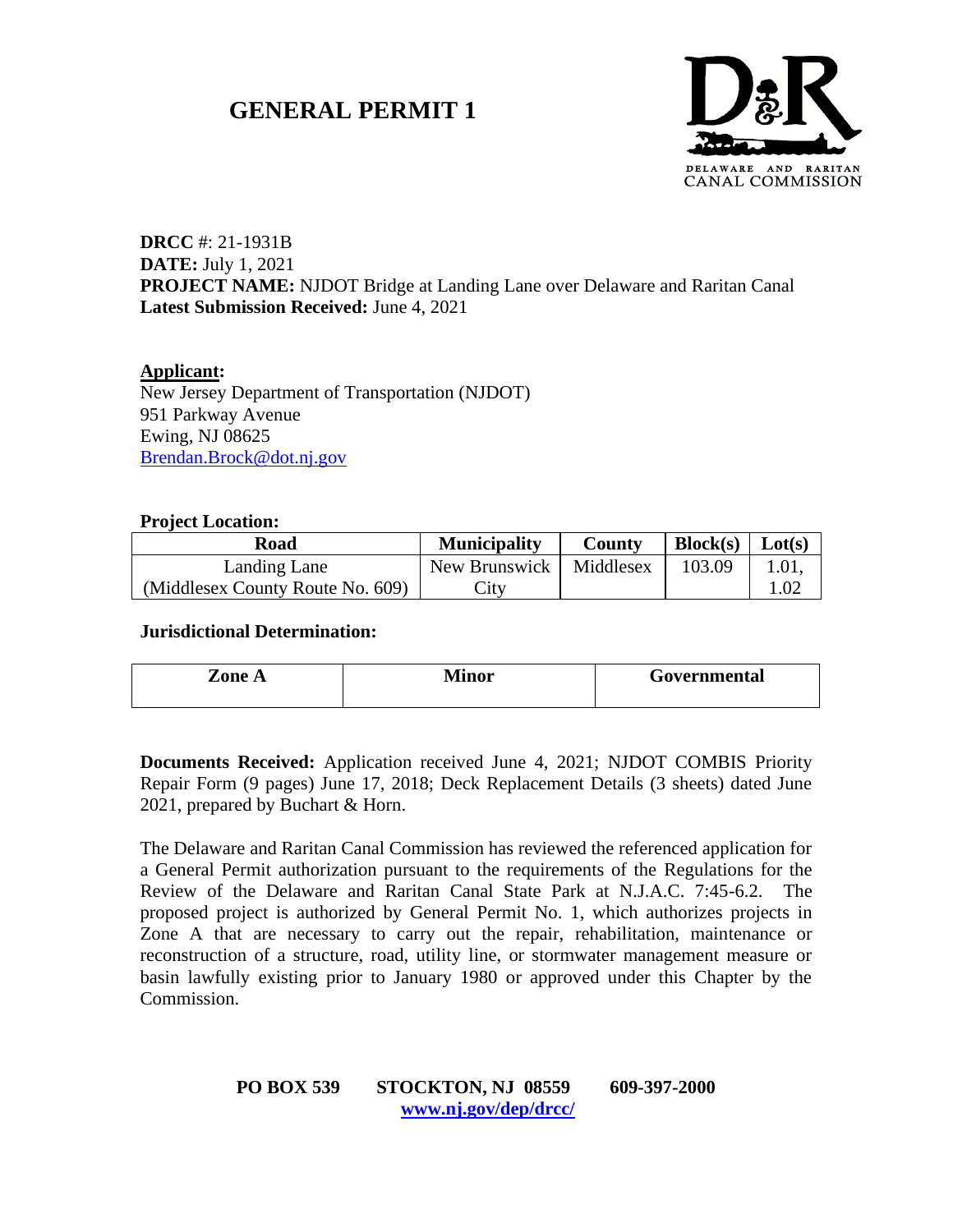## **DRCC#:** 21-1931B **DATE:** July 1, 2021 **PROJECT NAME:** NJDOT Bridge at Landing Lane over Delaware and Raritan Canal

The project authorized under this general permit shall not be put to any use other than as specified in any approval authorizing its original construction. Projects authorized under the general permit shall not visibly change, expand, widen or deepen the feature, and shall not deviate from any plans of any prior project approvals, except for minor deviations due to changes in materials or construction techniques. Any such deviations must be shown as necessary to fulfill the purpose of the proposed project and must be consistent with the Master Plan.

**Description of the authorized project:** NJDOT proposes to conduct in-kind repairs on Structure No. 3000-169, the bridge which conveys Landing Lane over the Delaware and Raritan Canal in the City of New Brunswick, Middlesex County and within Commission Review Zone A. The project area is generally located north of the intersection of Landing Lane and George Street (Middlesex County Route No. 672), and the area is bounded by residential neighborhoods of single-family dwellings and large apartment buildings to the south. The Raritan River and Piscataway Township lie to the north of the project area, and the immediate area consists largely of wooded parkland.



Portions of the park to either side of the bridge which conveys Landing Lane over the Raritan River contain the remains of Raritan Landing, an important 18th century commercial and trade center that went into terminal decline following the construction of the Delaware and Raritan Canal.

The project is also located in the Delaware and Raritan Canal Historic District, which encompasses the canal bed and all structures within 300 feet of the centerline of the canal. Nearby historic resources include the original canal spillway, and remains of the two former-bridgetender's houses and station.

The present structure which spans the canal is pony/though plate steel girder cantilever pivot bridge, probably constructed following significant river flooding in 1920 during the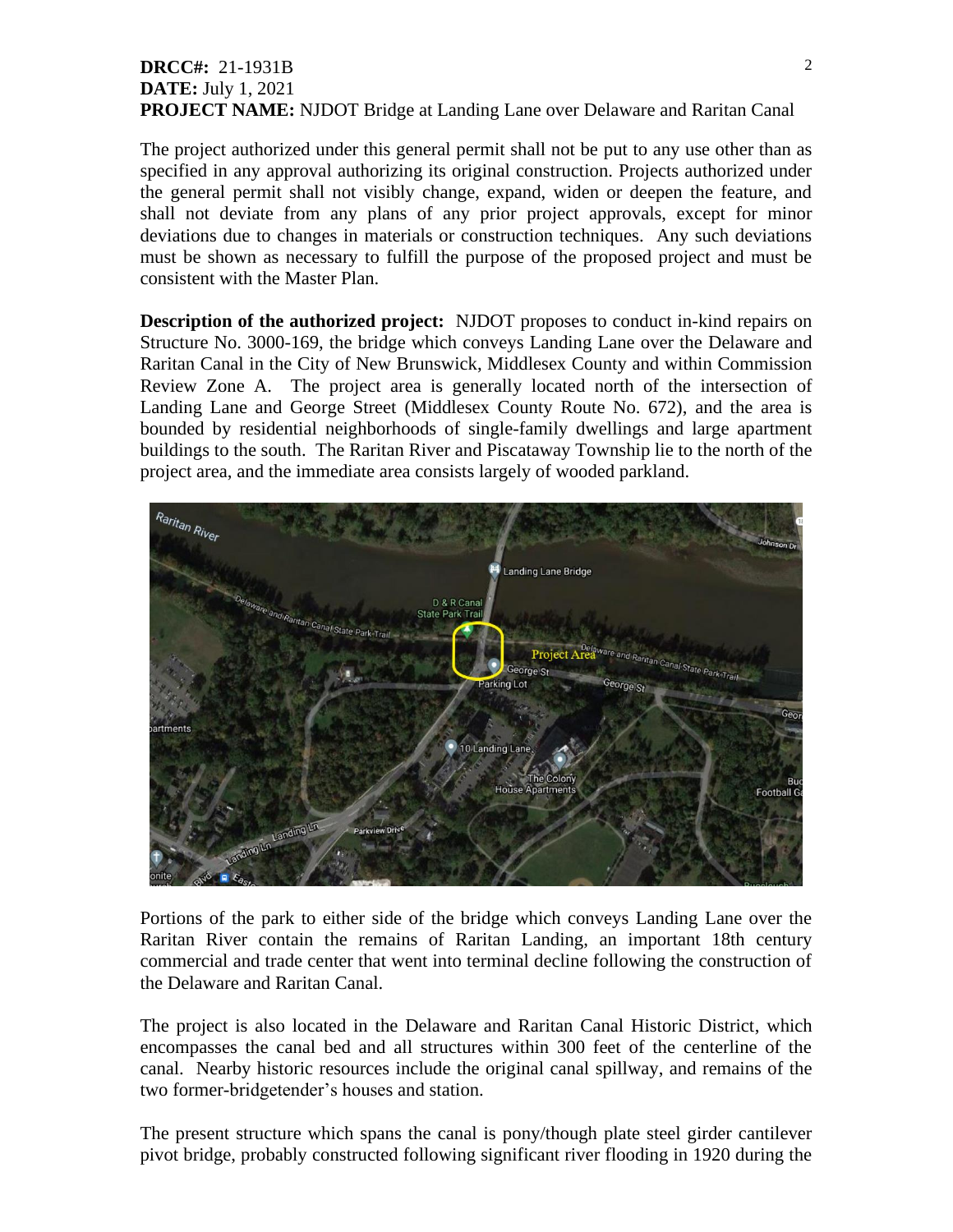### **DRCC#:** 21-1931B **DATE:** July 1, 2021 **PROJECT NAME:** NJDOT Bridge at Landing Lane over Delaware and Raritan Canal

period of the Pennsylvania Railroad's operation of the canal. The bridge is 74 feet in length and 24 feet in width, with a 5-foot timber walking path attached to the outside of the through girder on the west side of the bridge. Current clearance under the structure is 2'1". The bridge is a two-lane, two way span with a 20-foot asphalt wearing surface consisting of two 10-foot wide lanes without shoulders. There is no existing crosswalk for the Delaware and Raritan Canal State Park multiuse trail, or any markings for the East Coast Greenway. The present structure, like the four other remaining movable spans over the canal, was locked in position following the closure of the canal in 1933.



The present span replaced an earlier timber A-Frame swing bridge which dated to the construction of the canal.



In 2018, the Commission issued a General Permit No. 1 for emergency repairs to the bridge which removed damaged foam structural insulated panels, cold patch and loose asphalt. NJDOT then welded a steel plate over the damaged areas and overlaid asphalt (See DRCC #18-1931A).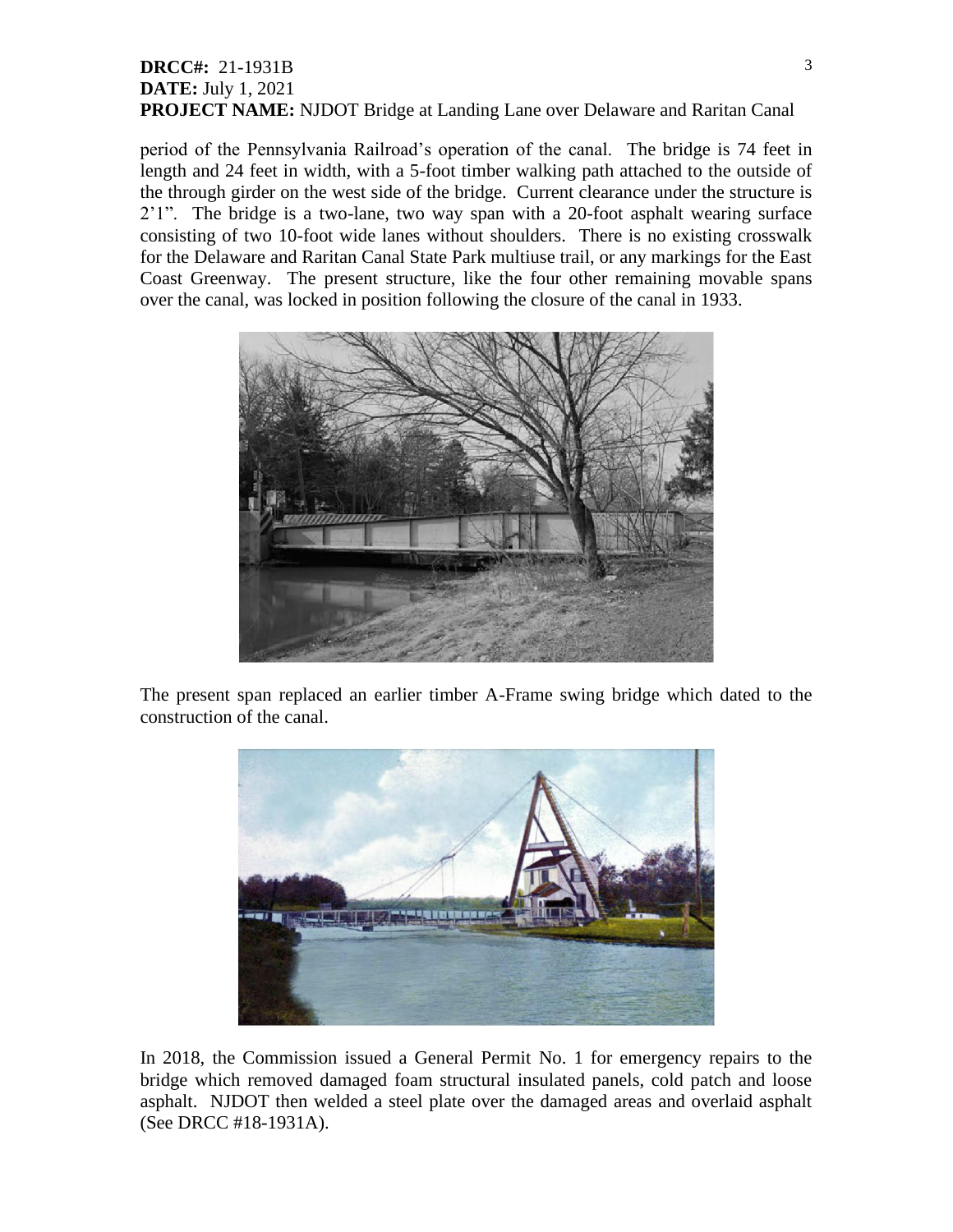The NJDOT proposes in-kind replacement of the bridge deck, repairs to floorbeams, and in-kind replacement of steel stringers. The project would also replace in-kind the existing corrugated flooring form used in the asphalt wearing surface. The NJDOT's submission indicates that no work is proposed that would disturb the historic components of the swing bridge, such as the gears or counterweights. The proposed repair would extend the operational life of the existing bridge for an additional 10 years, while a complete replacement project is devised and approved.

**Permit Conditions:** The project allowed by this authorization shall comply with the following conditions. Failure to comply with these conditions shall constitute a violation of the "Delaware and Raritan Canal State Park Law of 1974" (N.J.S.A. 13:13A-1 et seq.).

- 1. This authorization is valid for five years from the date of this letter unless more stringent standards are adopted by rules prior to this date.
- 2. The project as described shall be constructed and/or executed in conformity with the application.
- 3. No change in plans or specifications shall be made except with prior written permission from the Commission.
- 4. The permittee shall allow the Commission the right to inspect the construction site and shall provide the Commission with written notification seven days prior to the start of the authorized work.
- 5. A complete, legible copy of this permit shall be kept at the work site and shall be exhibited upon request of any person.
- 6. The issuance of this permit shall not be deemed to affect in any way other actions by the Commission on any future application.
- 7. The Delaware and Raritan Canal is used as a raw water source for several water companies downstream, and as such, water quality and flow shall be maintained.
- 8. If work in the canal is required, the NJDOT shall following any recommendation by the New Jersey Water Supply Authority (NJSWA) that such work shall be conducted during times of low flow through the canal.
- 9. During the work, the contractor shall ensure that no debris, soil or vegetation from the work shall fall, drop, be placed or dumped in the canal. The applicant shall ensure that a boom or other method is employed to contain any debris in the canal and remove any debris from the water.
- 10. It shall be the contractor's responsibility to ensure that all debris caused by the work is removed from the canal.
- 11. The contractor shall not pierce or puncture the clay liner or the bed of the canal.
- 12. The NJDOT shall periodically inform and update the NJSWA on the status of the work schedule for the project.
- 13. Access to the canal, multiuse trail and adjacent NJSWA buildings for NJWSA personnel shall be maintained.
- 14. Any damage to the canal caused by the contractor or any subcontractor shall be repaired to the satisfaction of the NJSWA.
- 15. The NJDOT shall obtain a Special Use Permit from the Superintendent of the Delaware and Raritan Canal State Park.